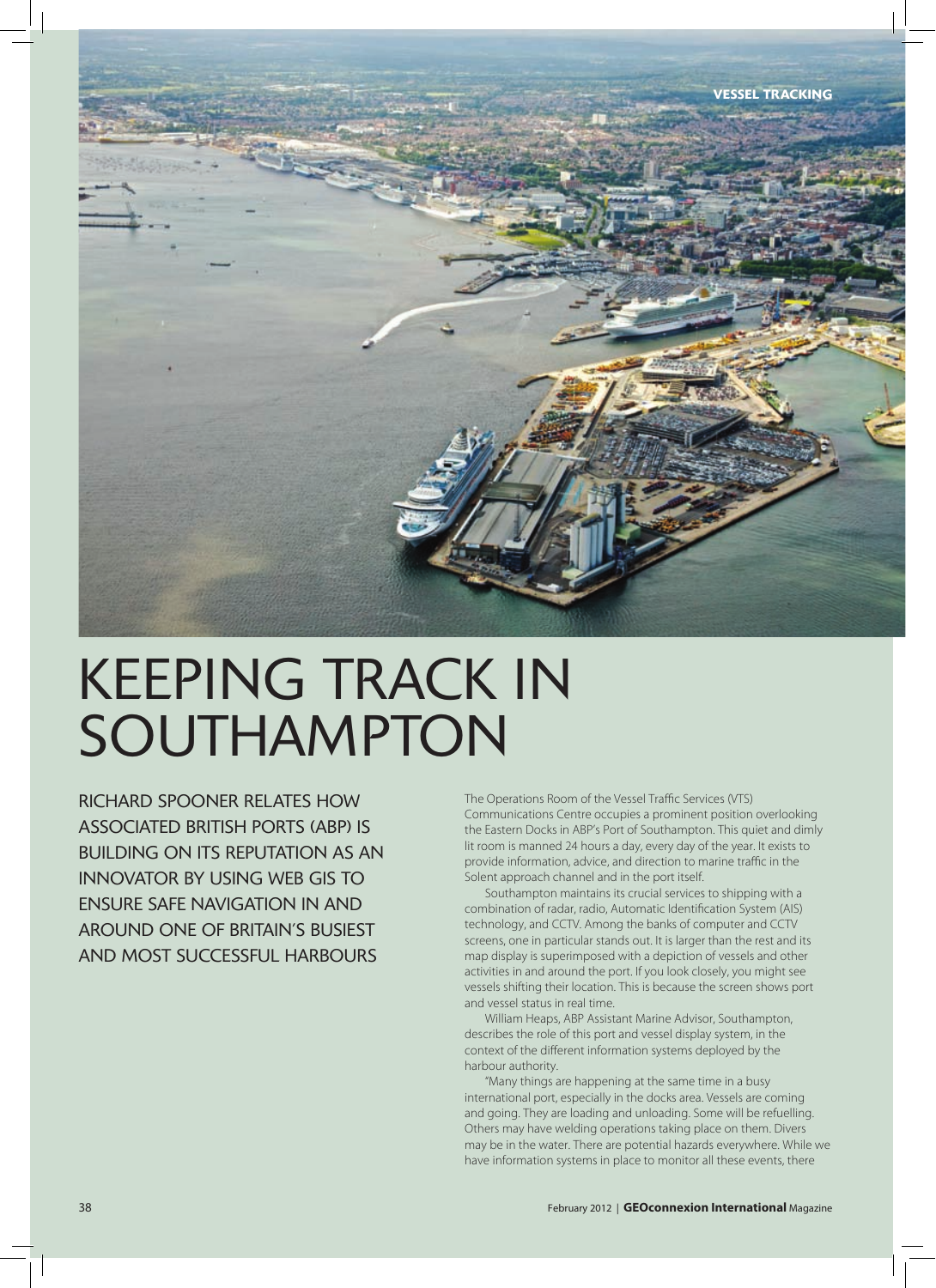remains a danger from information overload that we fail to identify potential conflict between different activities. That's where Geographic Information Systems technology comes in. It can provide us with a map-based representation of these activities, in a single consolidated real-time view."

# **Shared vision**

The vision for the system was shared by William with his colleagues David Stewart-White and Martin Thomas. David, as VTS Watch Manager at the time, had front-line knowledge of the information requirements of the VTS. He relied for his overview mainly on a variety of electronic status boards, the content for which was generated from two databases, namely the Port and Vehicle Information Systems (PAVIS) and Southampton Operational Port Information System (SOPIS).

Although these databases did a good job of aggregating information from a number of sources into one place, there was no mechanism to display it as a map. The Port of Southampton had been users of the Cadcorp SIS suite of GIS products for a number of years, and William, who had worked with the system in the port hydrographic survey department, thought that Cadcorp GIS technology might be capable of providing the map viewing capability they were missing.

Working very much in their spare time, William, David and Martin set about specifying what a port and vessel display system might look like. William provided the geographic knowhow and practical experience as VTS Watch Manager, while David and Martin provided in-depth knowledge of the PAVIS and SOPIS databases respectively.

#### **Challenges**

William explains some of the challenges they faced. "It was clear to us that the entities we were dealing with all had a geographic location, whether they were hydrographic features, land-based topography, ships, or events being played out in the port. Our first task was to geo-reference all this data and to transfer it into our GIS.

"For hydrographic data we could draw upon our own survey data. For land-based maps, we could use Ordnance Survey data. We could track vessels underway using GPS readings attached to vessel details held in AIS. Provided we worked to a common projection system, we





The Operations Room of the Vessel Traffic Services (VTS) Communications Centre is manned 24 hours a day, every day of the year,



Harbour authorities know well in advance of the estimated time of arrival of vessels



The hydrographic team at the Port of Southampton has been using Cadcorp desktop GIS for many years in the production of maps created from survey data. Such maps are invaluable in communication clearances, and in guiding dredging work.

could pull all this locational information into a single system. We also recognised the need for a live connection to PAVIS and SOPIS as these held a record of all important activities going on in the port."

They set about defining the features that they wanted to display in the system, and found that these fell into two types: static layers, represented by background maps and charts; and dynamic layers, represented by vessels, berth events (such as diving, hot-work, and bunkering), and security details relating to the cruise terminal.